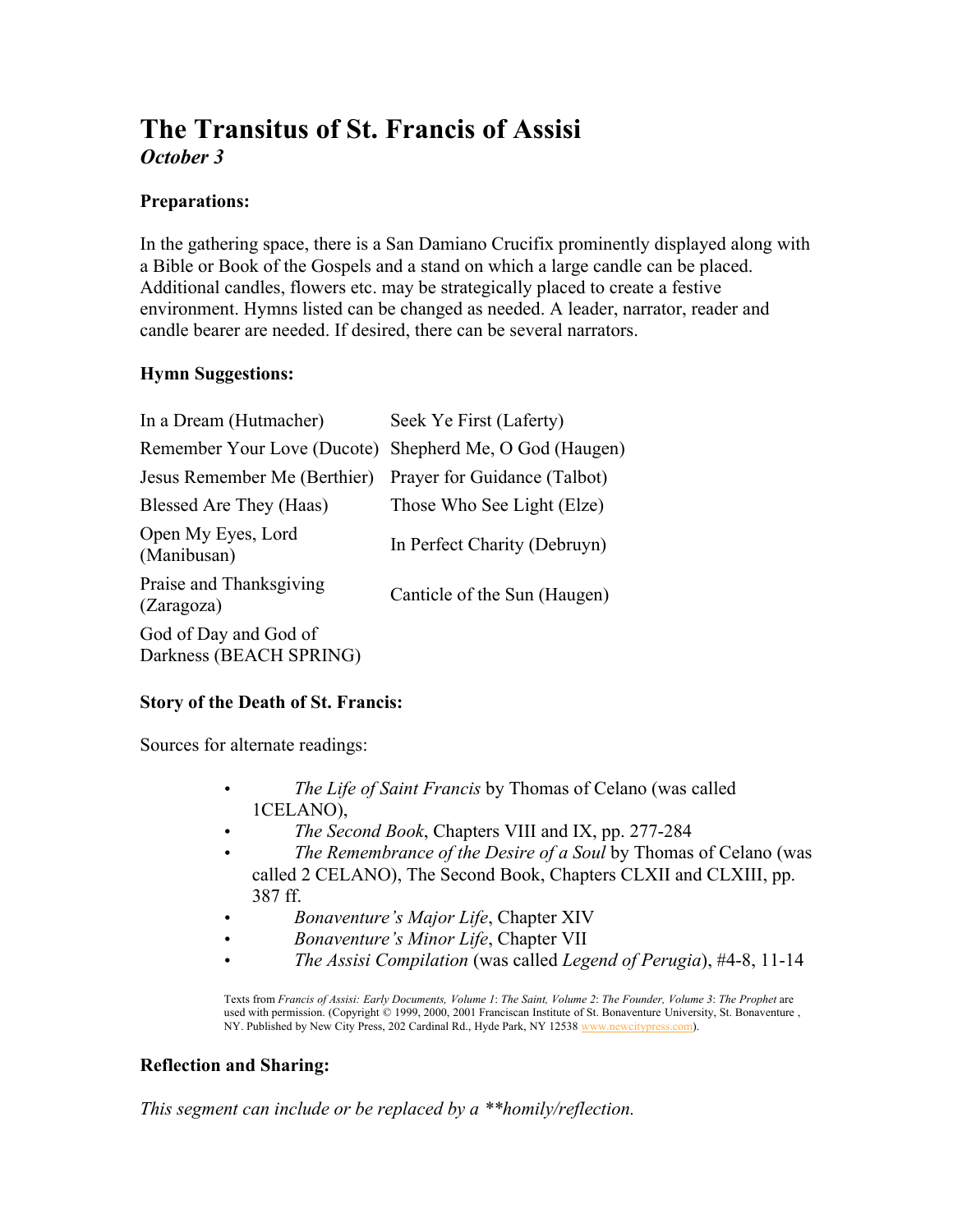Leader: From the earliest days of the Franciscan Order, the followers of St. Francis have gathered on the anniversary of his death to celebrate his transitus, that is, St. Francis' passage from earthly life into everlasting life. Here in this place, we, too, gather to celebrate the light which Francis was to his world. But, this celebration is not only a memorial, a remembering of one who has gone before us. It is also a celebration of the spirit of Francis in our midst today, in each of us. This is a time when we, inspired by Francis, consider how we can be light for our world.

Hymn: In a Dream (Hutmacher)

*During the hymn, the candle bearer carries a large lighted candle symbolizing the light of St. Francis' life to the candle stand.*

Narrators: The Story of the Death of St. Francis

*Given as numbers 1, 2, 3 on page 5 of this service or from an alternate reading.*

Reading: John 13: 1-17

Narrators: Continuation of the Story of the Death of St. Francis *(See below)*

Response: Psalm 142. *Pray antiphonally*.

I pray, I plead, I cry for mercy, Lord; I pour out all my troubles, the story of my distress. My spirit fails me.

You know the road I walk and the traps hidden from me. See what they are doing! No one befriends me or cares for me.

There is no escape, so, I turn to you, Lord. I know you are my refuge, all I have in the land of the living. I am pleading, hear me! I have no strength. God, rescue me!

They hunt me down, and overwhelm me. Free me from this cage!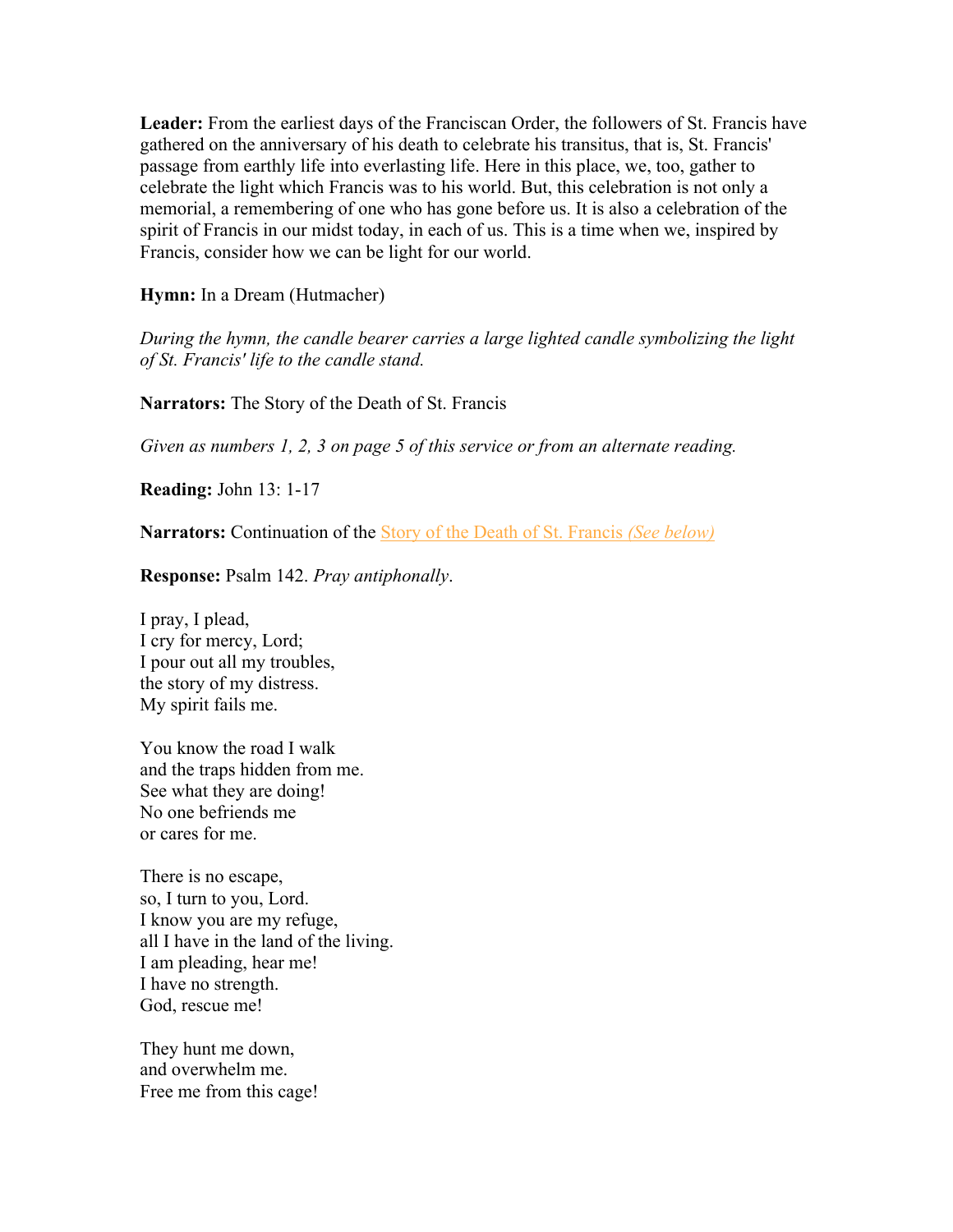Then I will praise your name and gather with the just to thank you for your kindness.

Glory be to God, our Creator, to Jesus, the Christ, and to the Holy Spirit as it was in the beginning, is now, and will be forever. Amen.

The English translation of Psalm 142 is from The Liturgical Psalter © 1994, International Committee on English in the Liturgy Inc. All rights reserved. Reprinted with permission.

Leader: In John's Gospel we heard Jesus' words, "What I just did was to give you an example: as I have done, so you must do." St. Francis has told us, "I have done what is mine to do. May Christ teach you what is yours." Take time to consider these mandates. How has my life changed since I met Francis? Who is St. Francis for me?

*After some time for quiet reflection, take a few moments to share what you wish of your reflection with the person next to you. At the conclusion of the sharing, we will light candles as a sign of Christ's light, passed on through Francis, now shining in us. When all the candles are lit, we will remain seated and sing.*

Hymn: Blest Are They (Haas)

Intercessions: *All stand.*

Response: Merciful One, hear our prayer.

That Christians of every culture, race, and nation joyfully bring the gospel to the whole world, we pray...

That all of us as followers of Christ, show compassion to people who are poor or suffering, we pray...

That those who serve the common good, elected officials and public servants, might serve in wisdom and love, we pray...

That all who work, nurture, teach, sustain and guide may recognize the good they do, and be themselves nurtured and sustained, we pray...

That all of us who are called to prayer and contemplation find refreshment, wonder and transformation in the experience, we pray...

Leader: Loving and Merciful God, you have gifted your mystical body with the life of Francis, a light for us on our journey to you. Continue to pour out your Spirit on all creation, reconciling all in love and in the peace which you promised us. We ask this in your name. Amen.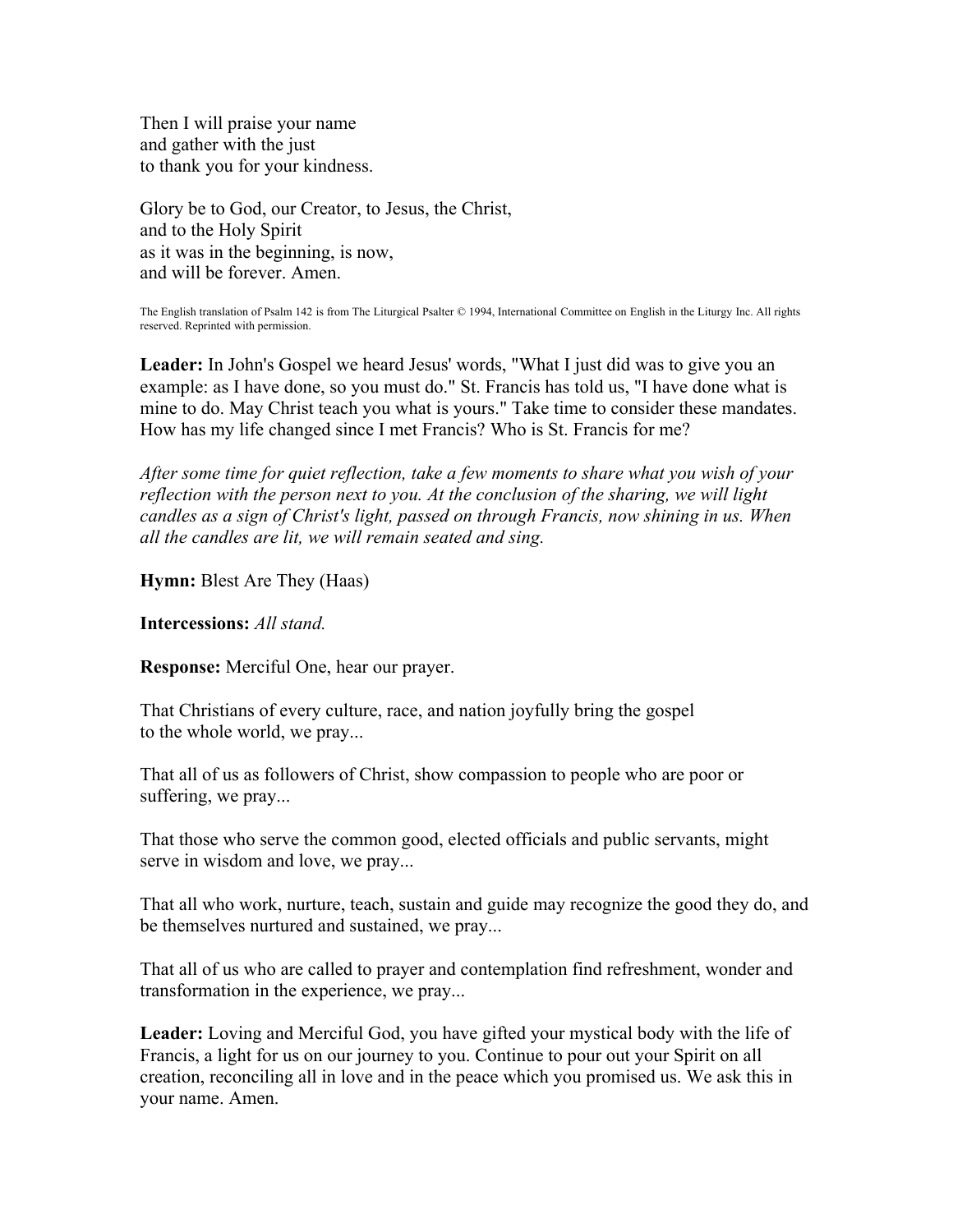Leader: As a sign of the blessing and peace we are for each other, let us extend our hand in blessing and pray...

All: May God bless and protect you, May God look on you with mercy, May God give you peace.

Leader: Let us offer each other a sign of that peace.

*After a sign of peace is exchanged, the leader concludes...*

Leader: In the footsteps of Christ, Francis did what was his to do. Let us celebrate this gift and go forth in the footsteps of Francis, to do what is ours!

Hymn: God of Day and God of Darkness (BEACH SPRING)

# $x \in \mathbb{R}^{n \times n}$

# The Story of the Death of St. Francis

#### Narrators:

- 1. At this time Francis was staying in the palace of the Bishop of Assisi, and he therefore asked the brothers to take him as quickly as possible to the place of St. Mary of the Portiuncula. For he wished to give back his soul to God in that place where, as has been said, he first knew the way of truth perfectly. The Life of Saint Francis by Thomas of Celano, The Second Book, Chapter VII #108, p. 277 or The Assisi Compilation, # 5, p. 120.
- 2. Then blessed Francis, despite the overpowering burden of his sickness, praised the Lord in a great joyful outburst of body and soul, saying to his companion: "Since I must soon die, have Brother Angel and Brother Leo come and praise our Sister Death for me." Both arrived and, forcing back their tears, sang the "Canticle of Brother Sun" and of the other creatures, which the saint had composed during his sickness for the glory of God and for the consolation of his soul and of that of the others. The Assisi Compilation, #7, p. 121.
- 3. While therefore the brothers were weeping very bitterly and grieving inconsolably, the holy father commanded that bread be brought to him. He blessed and broke it and gave a small piece of it to each one to eat. Commanding also that a book of the Gospels be brought, he asked that the Gospel according to St. John be read to him from the place that begins: "Before the feast of the Passover." He was recalling that most holy supper which the Lord celebrated as his last supper with his disciples. He did all of this in reverent memory of that supper, showing thereby the deep love he had for his brothers. The Remembrance of the Desire of a Soul by Thomas of Celano, The Second Book, Chapter CLXIII, #217, p. 387.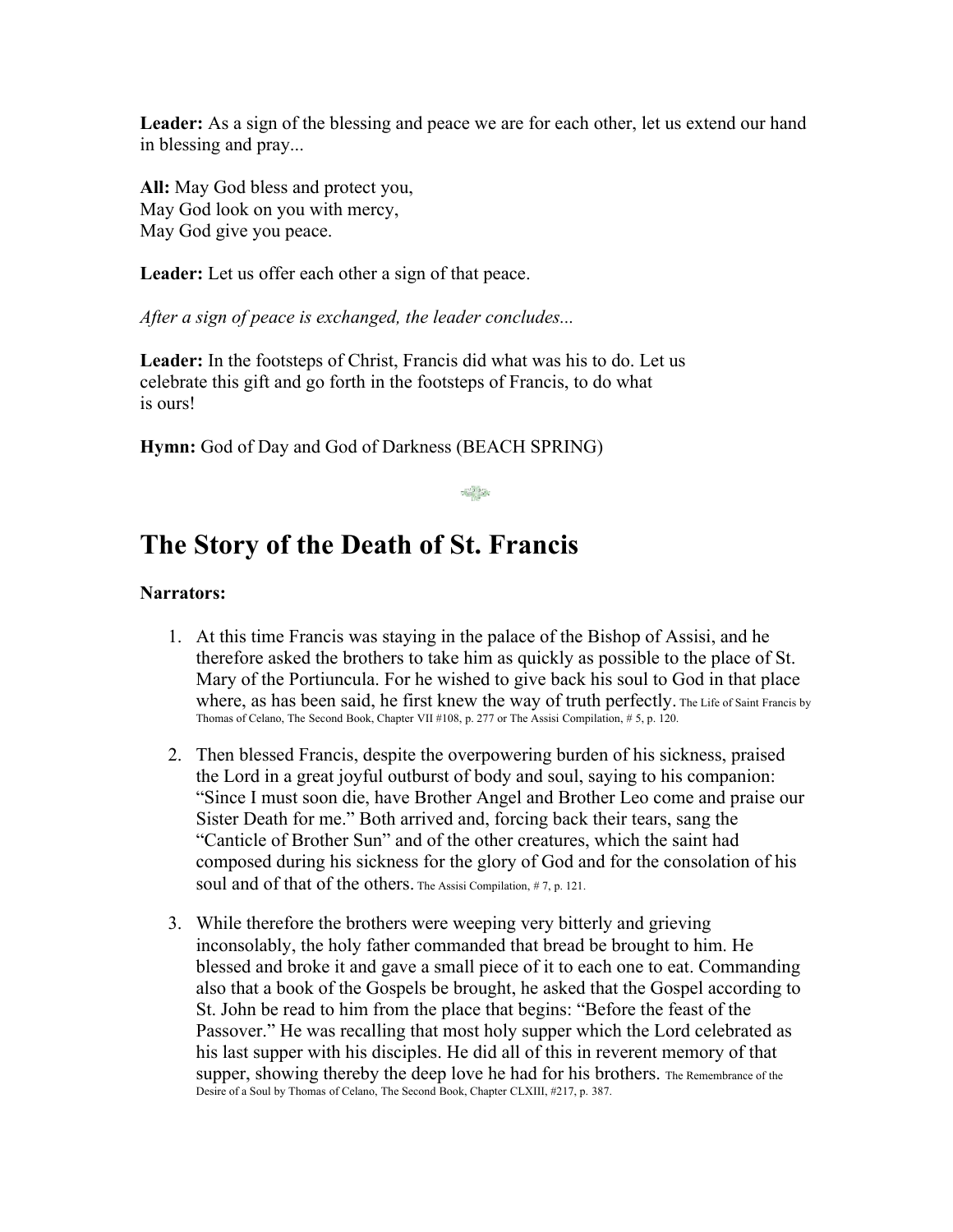### Reader: John 13:1-17

#### Narrators:

- 4. Then [Francis] spent the few days that remained before his death in praise, teaching his companions whom he loved so much to praise Christ with him. He himself, in as far as he was able broke forth in this psalm, "I cried to the Lord with my voice: with my voice I made supplication to the Lord." He also invited all creatures to praise God. He exhorted death itself, terrible and hateful to all, to give praise, and going joyfully to meet it, he invited it to make its lodging with him.
- 5. Then Francis said to the brothers: "When you see that I am brought to my last moments, place me naked upon the ground just as you saw me the day before yesterday; and let me lie there after I am dead for the length of time it takes one to walk a mile unhurriedly." The hour therefore came, and all the mysteries of Christ being fulfilled in him, he winged his way happily to God. The Remembrance of the Desire of a Soul by Thomas of Celano, The Second Book, Chapter CLXIII, #217, p. 388.

# \*\*Suggested Homily:

As we gather this evening to "remember" the death of St. Francis, to whom might we address that same question? *"What do you miss the most?"* Might Clare respond: "I miss the deep conversations we had because our hearts were so in tune," and then laugh at the remembrance of the time she and Francis shared a meal and were so wrapped in God that the townsfolk thought the area was on fire and came rushing down with pails of water to put out the flames?

*"What do you miss the most?"* Perhaps Masseo would say: "I miss Francis' humble gestures of love," and then recall the story of Francis waiting for him to bring back word from Clare and Sylvester as to how he should spend his days, in contemplation or in activity. Masseo would remember that, rather than rushing at him for an answer, Francis greeted him, washed his feet tenderly, cooked him a meal, and only then knelt down before Masseo to hear God 's will for him.

*"What do you miss the most?"* What would Francis' father say? How would his mother respond? What about Lady Jacopa?

There is a line from the fairy tale *The Tinker King* which states: "Everything dies a little when something dies a lot." Francis' passing from this world constituted a particularly brilliant reflection of God's beauty no longer physically present to us. What a loss!

And in our loss, in the first decade of this 21st century, people like ourselves around the planet gather tonight for the 780th time since Francis's death to ask the question one more time. *"What do we miss the most?"* and *"What does our world miss the most?"*